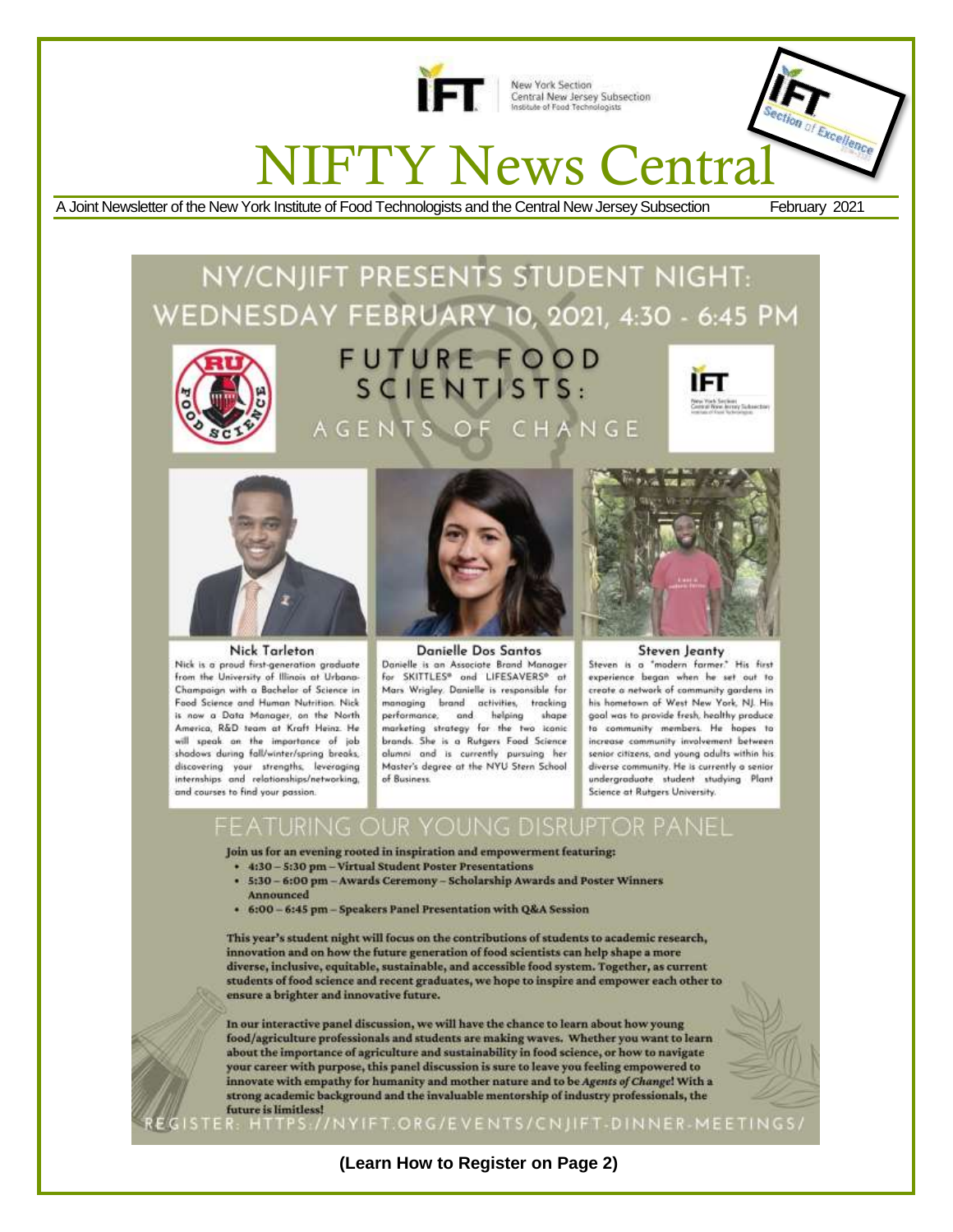## **How to Register for Virtual Student Night**

This year's Student Night and Poster Presentations will be conducted virtually. Everyone will have the ability to view the Student Poster Presentations on the NYIFT Virtual Galleria Floor Plan at [https://nyiftexpo2020.expofp.com/.](https://nyiftexpo2020.expofp.com/) There is no charge to participate, but pre-registration is required. Complete the online registration form at <https://nyift.org/events/cnjift-dinner-meetings/>

Each student will have their own booth where you will find their contact information, including the abstract and any other information that the student would like to share such as a video, pictures and links.

As we get closer to the date, you will receive complete instructions on how you can interact with the students during the poster presentation hour of  $4:30 - 5:30$  pm and how to participate in the Awards Ceremony and Speaker Presentations from 5:30 – 6:45 pm.

Don't miss out on this annual event which you can now join right from your own office or home!



**Thursday, March 11, 2021** Details in March Newsletter



Western New York Section **Invites You to Participate** Institute of Food Technologists In their February Panel Discussion

## **Entrepreneurship During A Pandemic: Challenges and How to Navigate Through**

February 3, 2021 | 12:00 – 1:00 pm ET

The WNYIFT hosts a panel discussion on Zoom with Jason Goodmand from Antithesis Foods and Amy Grace Funcik from AUXA to discuss the impact, challenges, and opportunities for food entrepreneurships due to the Covid-19 pandemic. Details and registration information can be found at:

<http://wnyift.org/events/>

# *NYIFT Officers*

**CHAIR**

Spencer Sullivan **PepsiCo** Spencer.sullivan@pepsico.com

#### **CHAIR-ELECT**

Shirin Madanshekaf **PepsiCo** shirin.madanshekaf@pepsico.com

#### **PAST CHAIR**

Marlene Hyme Flavor & Fragrance Specialties m.hyme@ffs.com

#### **SECRETARY**

Yangyang Jin Sun Chemical yangyangjin52@gmail.com

#### **SECRETARY-ELECT**

Gina Cobianchi Nestle US Nutrition Gina.cobianchi@us.nestle.com

#### **TREASURER** *(Exp. 2022)*

Melanie Gong **Citromax** mgong@citromax.com

#### **TREASURER-ELECT**

Sally McLeod Morgan Stanley finpro@hotmail.com

#### **DIRECTORS-AT-LARGE**

Suzanne Mutz-Darwell *– Exp. 2021* Firmenich suzanne.mutz.darwell@firmenich.com

Marc Meyers *– Exp. 2022* Meyers Consulting marc.meyers@meyersconsulting.com

#### **NYIFT OFFICE**

**P.O. Box 138 Cresskill, NJ 07626 Tel: 201-905-0090 Fax: 201-490-5922**

**Email: nyiftoffice@optonline.net**

**Visit us at www.nyift.org**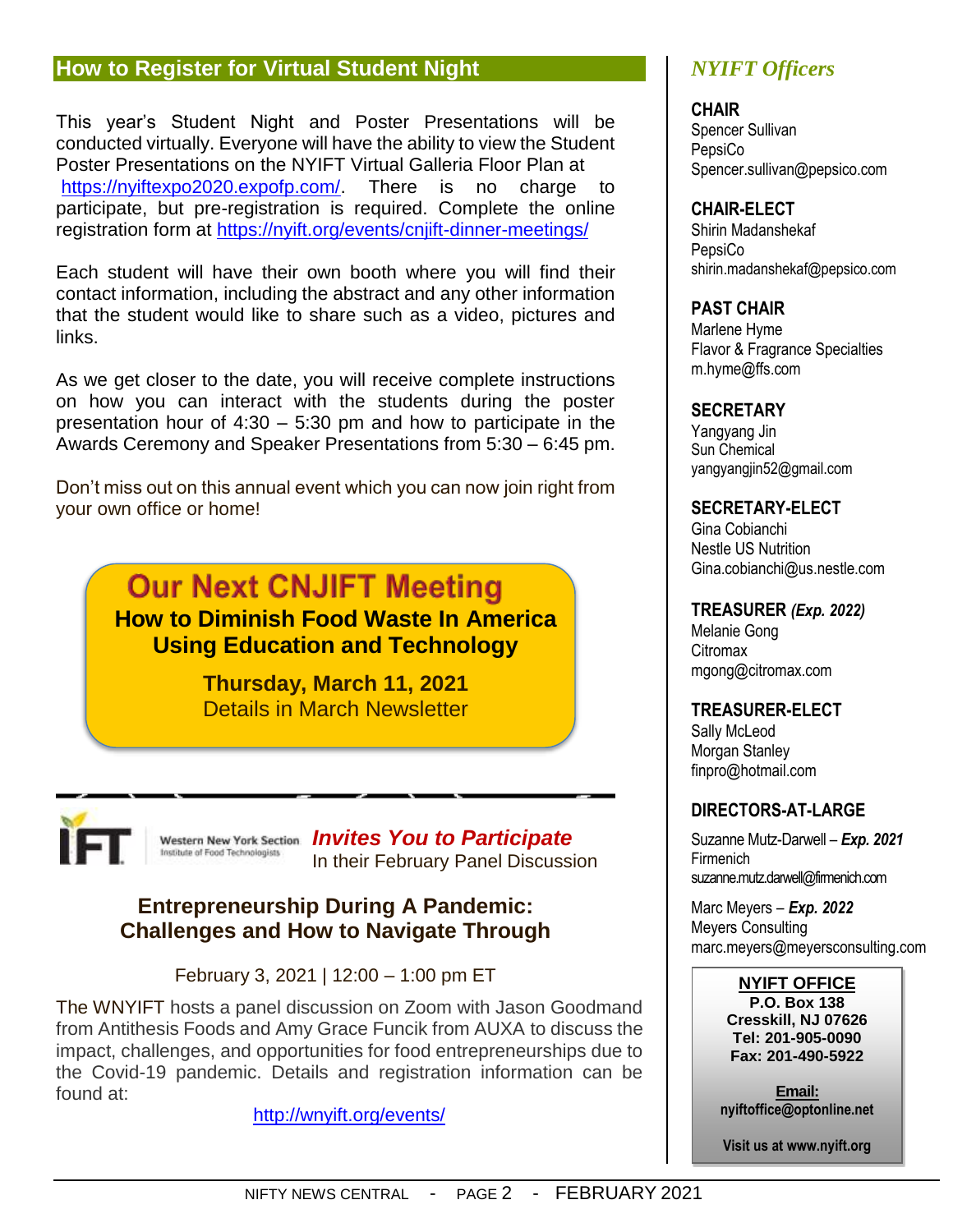## *CNJIFT Officers*

**CHAIR** Amy Gilliland amygilliland00@gmail.com

**CHAIR-ELECT & NY LIAISON** *Open Position*

# **PAST CHAIR**

Ryan Gaboy bioMérieux ryan.gaboy@biomerieux.com

#### **SECRETARY**

Joe Auslander Panos Brands joeauslander@gmail.com

#### **TREASURER**

Ronnie McBurnie Groncki Associates ronniemcb@verizon.net

#### **DIRECTORS-AT-LARGE**

Jo Ann Fritsche *Exp. 2021* IFF [jo.ann.fritsche@iff.c](mailto:jo.ann.fritsche@iff)om

Maria Manisero *Exp. 2022* IFF [maria.manisero@iff.com](mailto:maria.manisero@iff.com)

#### **NYIFT/CNJIFT STUDENT REPRESENTATIVES**

#### **Graduate Student**

Shuo Yuan Rutgers University Dept. of Food Science sy362@scarletmail.rutgers.edu

#### **Undergraduate Student**

Akino Tomizawa Rutgers University Dept. of Food Science akino.tomizawa@rutgers.edu

**Contact us at nyiftoffice@optonline.net**

# **2021 UPCOMING MEETINGS**

**\*\*** Indicates Board Meetings Held. *Members are encouraged to participate. NOTE: Due to the current situation, we have extended our virtual meetings through April.* 

Thursday CNJIFT Virtual Meeting March 11 **How to Diminish Food Waste in America Using Education and Technology** Gary Oppenheimer, Founder & Executive Director – AmpleHarvest.org March TBD WWW. NYIFT Virtual Meeting **Traceability** Bryan Hitchcock, Executive Director of Global Food Traceability Center for IFT Thursday Joint Virtual NYIFT/Nutmeg Meeting \*\*April 29 **Design Features of PepsiCo's New Laboratory**

Thursday **NYIFT Suppliers Day & Career Fair** May 6 *Meadowlands Expo – Secaucus, NJ*

Monday **CNJIFT Golf Outing** June 14 *Cranbury Golf Club – Cranbury, NJ*

July 18-21 IFT 2021 – Chicago, IL – Details will be available at <https://www.iftevent.org/>

Kevin O'Sullivan, SVP, R&D – Global Beverages, PepsiCo



**Thursday, February 11, 2021** 3-4 pm CT  $|$  4 – 5 pm ET Chefs Junni Lai & Tom Griffiths, CMS

# **Make Delicious Heart Healthy Treats for your Valentine**

Registration for RCA Members is \$25; Nonmembers is \$35 Complete Details & Registration at https://www.culinology.org/e/in/eid=130

Learn to prepare extra special, global treats for your sweetheart this Valentine's Day! These delicious goodies are so yummy, you won't be able to wait a whole year to make them again!

Register and receive the Zoom link to the workshop, along with recipes, ingredient list, and equipment list the week of the workshop.

**About the Cooking at Home With RCA Chefs Series:** An exclusive RCA experience where you can cook alongside respected RCA chefs at home in a virtual setting. Each **onehour session** features a different cuisine or celebrates a particular holiday, making for a fun and educational program. You don't need any special equipment – just set yourself up in your kitchen and follow the steps from the RCA chef to create your own culinary treats. Or, just watch and learn from the comfort of your couch! Our chefs will guide you through the recipe, offering tips and suggestions along the way. You can even use the "Chat" function on the platform to ask questions or offer comments.

Proceeds from the Cooking at Home With RCA Chefs Series will go to **[RCA's](https://www.culinology.org/page/25th-anniversary)  25th [Anniversary Campaign](https://www.culinology.org/page/25th-anniversary)**.

Complete Details and Registration available at <https://www.culinology.org/e/in/eid=129>

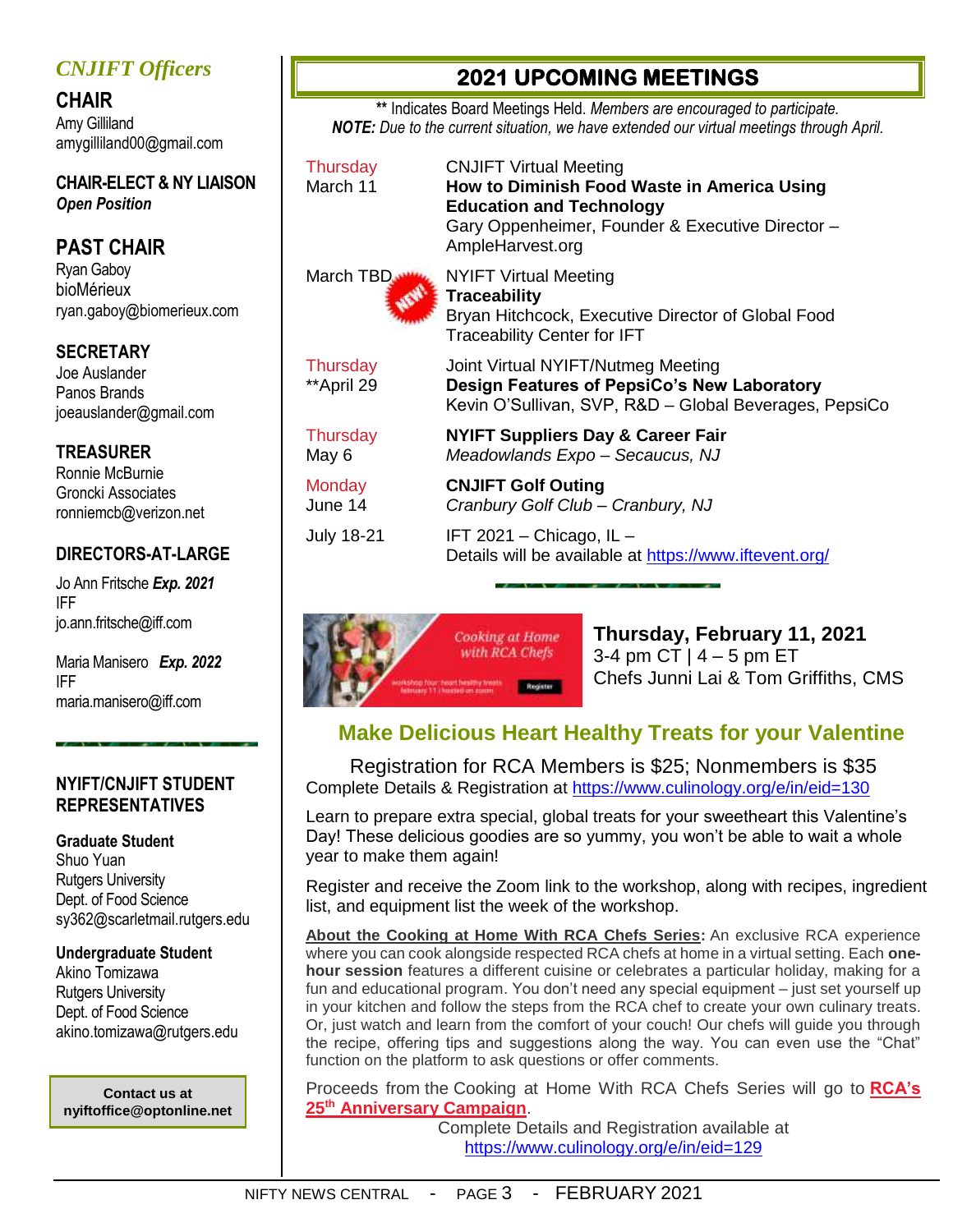# **2020-2021 NYIFT CORPORATE SPONSORS**

as of January 25, 2021 – A star  $(*)$  indicates a new Corporate Sponsor for 2021. Those companies in **BOLD** have renewed their sponsorship for 2021. Time to Renew! To be listed in the MARCH 2021 Newsletter, renewal must be received by February 5, 2021

*Thank you for supporting the NYIFT. Your contributions help fund our Scholarships and Awards.*

Accurate Ingredients/Ingredient Resources Acme-Hardesty **Advanced BioTech** Balchem Ingredient Solutions Bell Flavors and Fragrances Beverage Hill International **Biomerieux Bontoux Inc**. Certified Laboratories Inc. Comax Flavors Divi's Laboratories (USA), Inc. **★** Domino Specialty Ingredients DuPont Nutrition & Health **Enzyme Development Corporation** Givaudan

**GNT USA Inc. Gold Coast Ingredients Inc. Hunter Walton and Co. Inc.** Ingredient Connections Inc. Ingredion J.F. Kelly Company **KALSEC, Inc.** Mincing Spice Company **Palsgaard Inc.** Perimondo Scott Process Equipment Corp. Sethness - Roquette Ungerer & Company **Virginia Dare**

**Not a Corporate Sponsor?** Join Today! Get recognition on our website, newsletters and more!

#### **Some of the many benefits of becoming a Corporate Sponsor include:**

- \$100 discount per booth and premium booth placement at 2021 NYIFT's Suppliers' Day
- Complimentary employment advertising a savings of \$200 per ad per month!
- Your company name publicized in each issue of the NYIFT newsletter and on the website
- Publicity and recognition of your commitment to the food industry throughout the year
- Receipt of a full list of Suppliers' Day participants with their name, company and contact information shortly after Suppliers' Day.
- Opportunity to submit a project brief for a Cornell University Food Science Summer Scholar to work on for Summer '21 – *See more information on pages 6 and 7.*

There are 2 ways to join. Use the form at the end of this newsletter or complete the online form at <https://nyift.org/membership/become-a-corporate-sponsor/> and follow the payment instructions.

#### Questions? Contact:

Corporate Sponsor Chair Martin Slayne at 469-767-4031; [martin@slayneconsulting.com;](mailto:martin@slayneconsulting.com)

Gerri Cristantiello at the NYIFT Office at 201-905-0090; [nyiftoffice@optonline.net](mailto:nyiftoffice@optonline.net)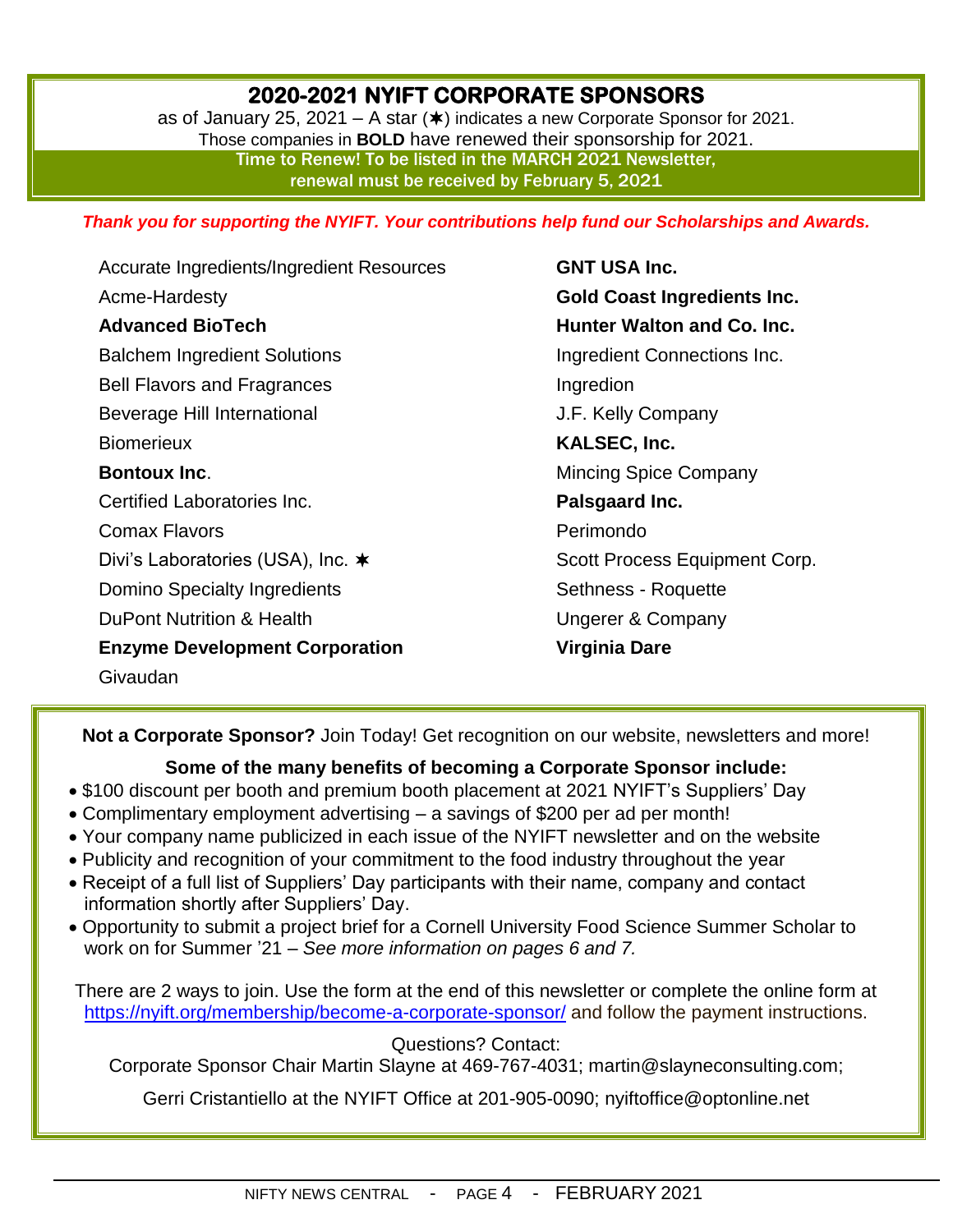

**2021 NYIFT SUPPLIERS DAY Including a Morning Technical Seminar Thursday, May 6, 2021 Meadowlands Expo Center – Secaucus, NJ FREE TO ATTEND CORPORATE SPONSORS BOOTH DISCOUNT!**



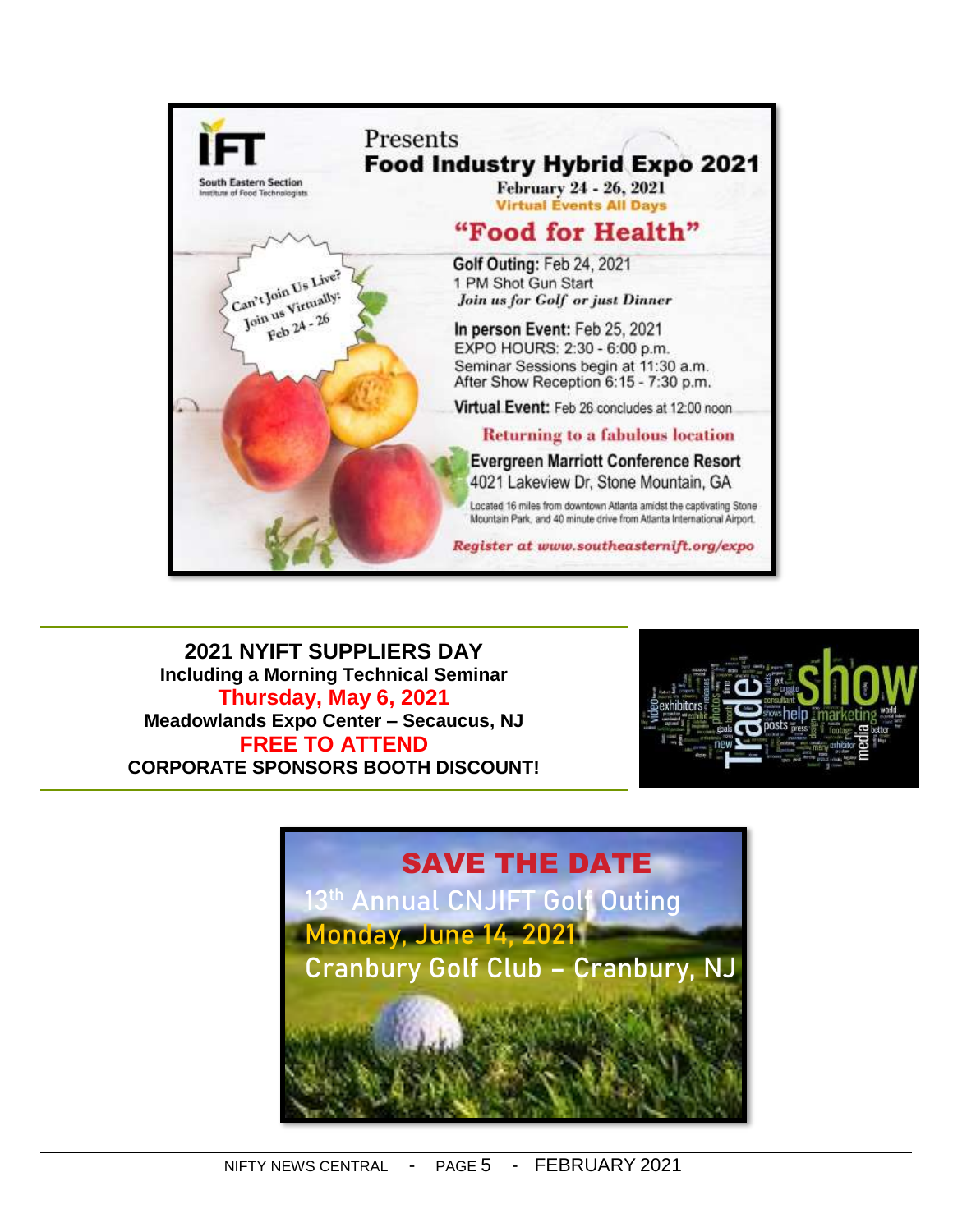#### **2021 NEWSLETTER DEADLINES**

This Newsletter is a publication of the New York Institute of Food Technologists and the Central New Jersey Subsection. The opinions expressed in this Newsletter are the opinions of the contributors and do not necessarily represent the official position of IFT, or the NY/CNJ sections of IFT and should not be interpreted as such.

March Issue ...................... February 5 May Issue ..........................April 3 April Issue......................... March 26 June Issue .........................May 7

Articles can be faxed to the NYIFT Office at 201-490-5922 or emailed to [nyiftoffice@optonline.net](mailto:nyiftoffice@optonline.net)

# **EMPLOYMENT REFERRAL SERVICE**

#### **TO PLACE A POSITION WANTED OR POSITION AVAILABLE AD**

To place a **POSITION WANTED** ad you must be a member of the NY/CNJ IFT. Contact the NYIFT at 201-905-0090 for details.

**Corporate Sponsors** of the NY/CNJ IFT can place a **POSITION AVAILABLE** ad at no charge. The fee to post a **POSITION AVAILABLE** ad, if your company IS NOT a NY/CNJIFT Corporate Sponsor, is **\$200** per ad, per month. To become a Corporate Sponsor contact Gerri Cristantiello, NYIFT Office at 201-905-0090.

**NOTE:** Positions will be removed after 3 months unless you contact NYIFT to continue to have your posting listed.

**TO RECEIVE INFORMATION FOR THESE JOBOPENINGS** Contact Gerri Cristantiello NYIFT Office: 201-905-0090 Email: nyiftoffice@optonline.net

**POSITIONS AVAILABLE**

**A-1031 FOOD SCIENTIST/BIOCHEMIST: Part-Time - Divi's Laboratories (USA) Inc.** is seeking a Part-Time Food Scientist/Biochemist with experience in Food Science, Nutrition, Vitamins, and Supplements. This position will assist the Technical Director, assist with sales and customers on technical and application related questions, join on customer visits, assist with contract manufacturing operations; QC Review technical sales documentation, perform sales training, and ensure FSMA/FSVP compliance updates.

**Job Location:** Partially remote, monthly attendance at the office in Florham Park, NJ required. For information or to apply contact Denise Catini at [d.catini@divisnutra.com.](mailto:d.catini@divisnutra.com) (11/20)

**A-1030 SQF (SAFE QUALITY FOOD) COORDINATOR: Part Time** – **Perimondo** is seeking a Part-Time Safe Quality Food Coordinator. This position is responsible for maintaining and coordinating the creation of documents required in our QMS (Quality Management System). Additionally, this position is responsible for coordinating and tracking activities required to maintain our SQF Certification. Must work independently. Good knowledge of food safety regulations and some lab experience is an advantage. [Click](https://www.indeed.com/job/sqf-coordinator-part-time-08a43388016855db)  for Complete Job [Details and Application Process.](https://www.indeed.com/job/sqf-coordinator-part-time-08a43388016855db)

**Job Location: Florida, NY - (11/20)**